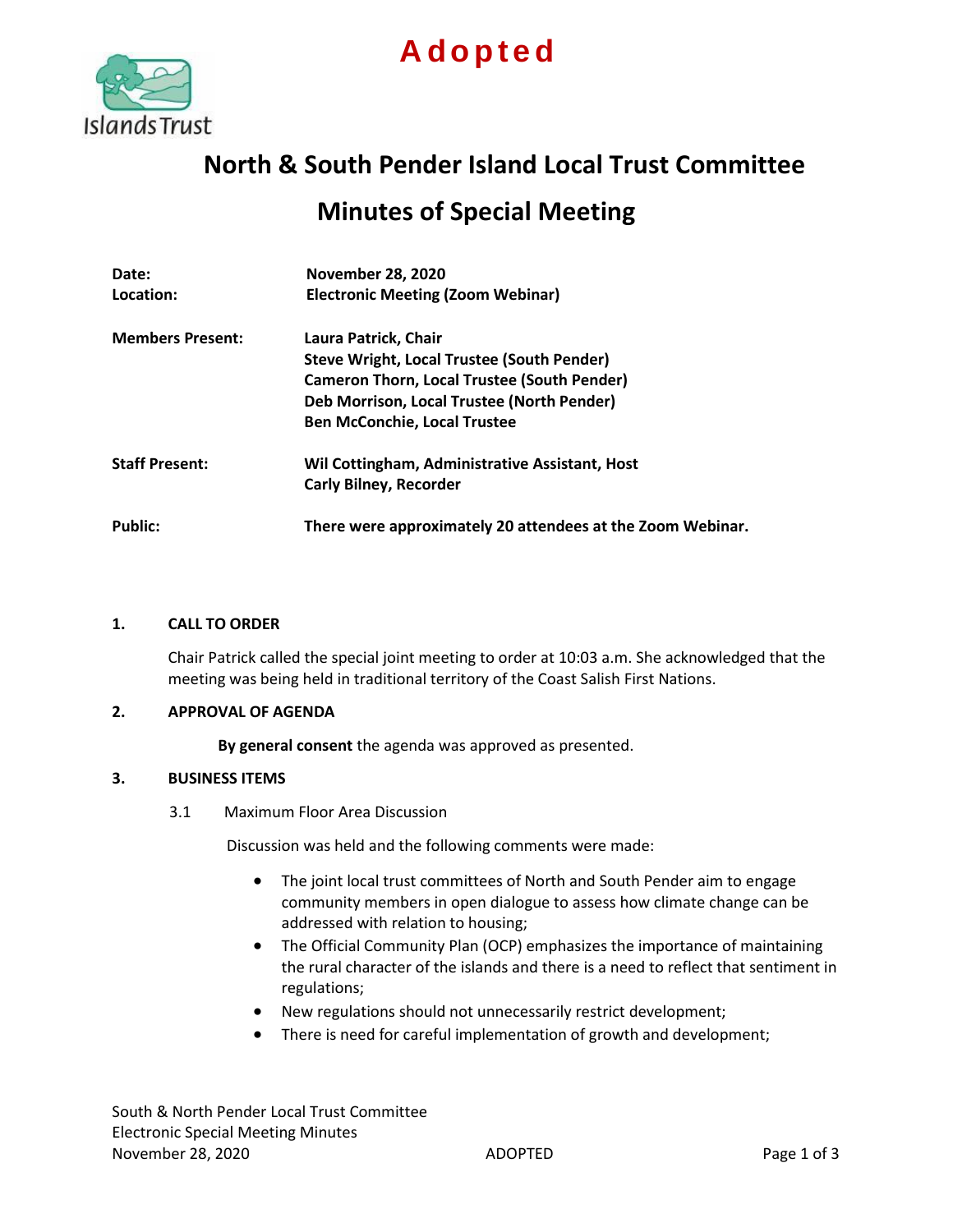- North and South Pender island residents currently have an unfettered ability to construct large buildings that could have a significantly negative impact on the community and environment;
- Design guidelines exist across jurisdictions worldwide to give expression to a community's values;
- The ability to implement a community's vision can increase a property's value (e.g. Carmel); and
- Variances can always be applied for in relation to any bylaw.

#### 3.2 Town Hall

Town hall was held and the following comments were made:

- Support was expressed for defining maximum house size based on lot size;
- If a homeowner wants to exceed the defined floor area ratio, they should be restricted by increased setbacks;
- It is desirable to allow property owners the freedom to do what they want, but bad architecture sticks out like a sore thumb;
- Suites and accessory buildings should be legalized;
- Support was expressed for a replacement approach to taking down trees that would provide for ecological diversity;
- Concern was expressed about a lack of clarity regarding how new land use bylaws (LUB) that would make existing houses legal nonconforming might impact a homeowner's ability to rebuild in the event their house was significantly damaged (e.g. fire);
- There is need for a grandfather clause that allows people to rebuild their home as it was at a specific date, regardless of limits set by future bylaws;
- Design guidelines should be broad and allow for aesthetic benefits, but also minimize the impact on the environment;
- Rural character is subjective and needs to be defined;
- There is a need to limit the size of new houses and to create social housing;
- It is difficult to create a one-sized fits all bylaw;
- Often the best approach is a variance to a bylaw;

Members of the public were encouraged to contact local trustees of both North and South Pender with their concerns and ideas.

#### **4. ADJOURNMENT**

**By general consent** the meeting was adjourned at 12:07 pm.